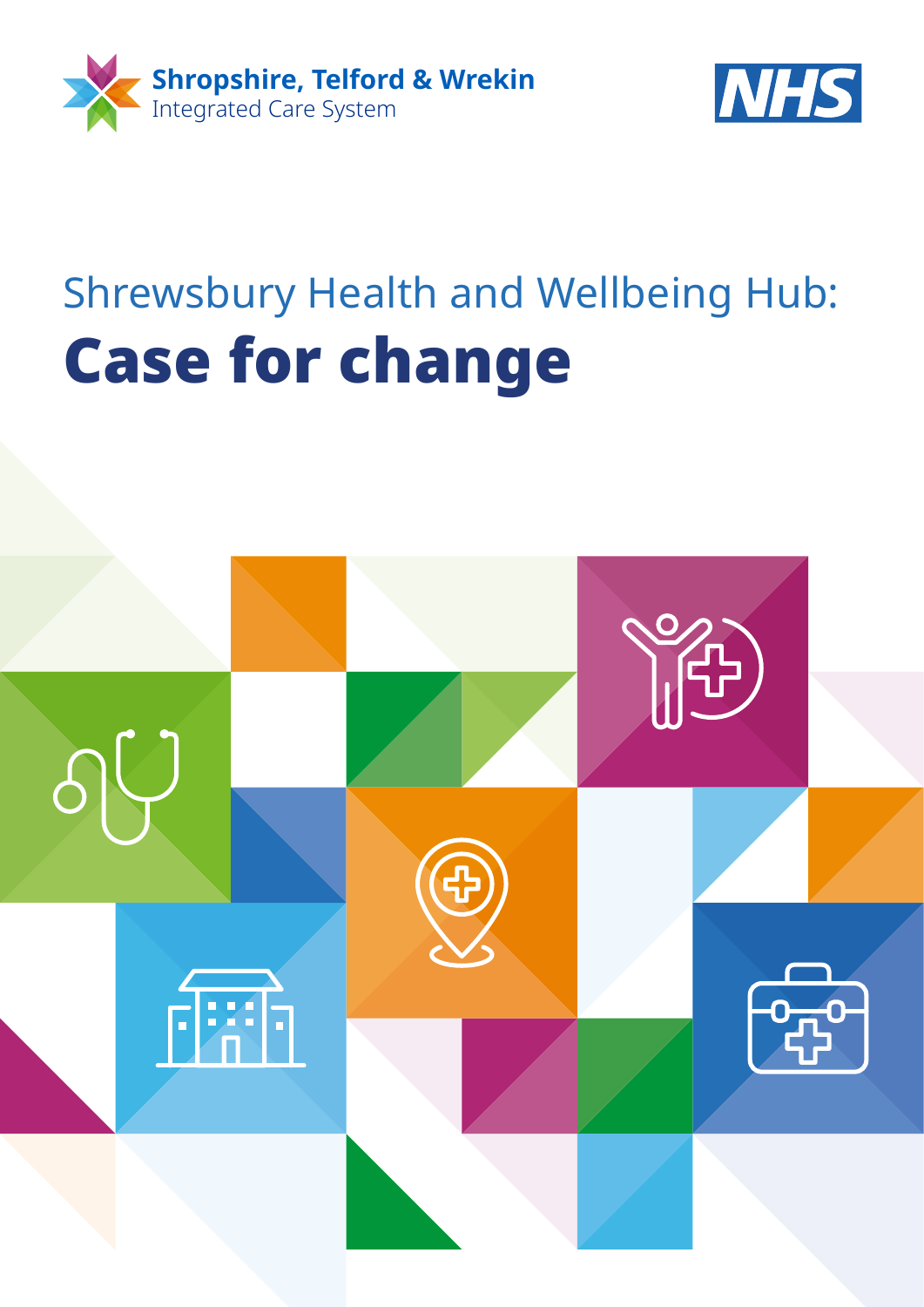### **Introduction**

**This document is a case for change for the proposed development of the new Shrewsbury Health and Wellbeing Hub for the south of the town. It outlines the issues currently faced by general practice and the wider NHS, as well as the ambitions of the Integrated Care System (ICS) for Shropshire, Telford and Wrekin. The document sets out why things need to change for the benefit of our patients and communities.**

### **Overview**

**Shropshire Clinical Commissioning Group (CCG) was selected as one of six pilot areas within England to develop and deliver a new health and wellbeing hub, also known as a 'Cavell Centre'.** 



The CCG selected Shrewsbury as the target area and in particular the southern part of the town for the location of this pilot project. There are six GP practices within this geographical area, which are all part of the same Primary Care Network (PCN). Within this small network there are a mixture of properties with varying conditions but in the main the stock is either no longer fit to deliver modern healthcare services and/or there is insufficient space to meet future demand, with no option to extend outwards or upwards.

#### **There are six GP practices involved in this project as follows:**

- Beeches Medical Practice
- Belvidere Medical Practice
- Claremont Bank Surgery
- Marden Medical Practice
- Marysville Medical Practice
- South Hermitage Surgery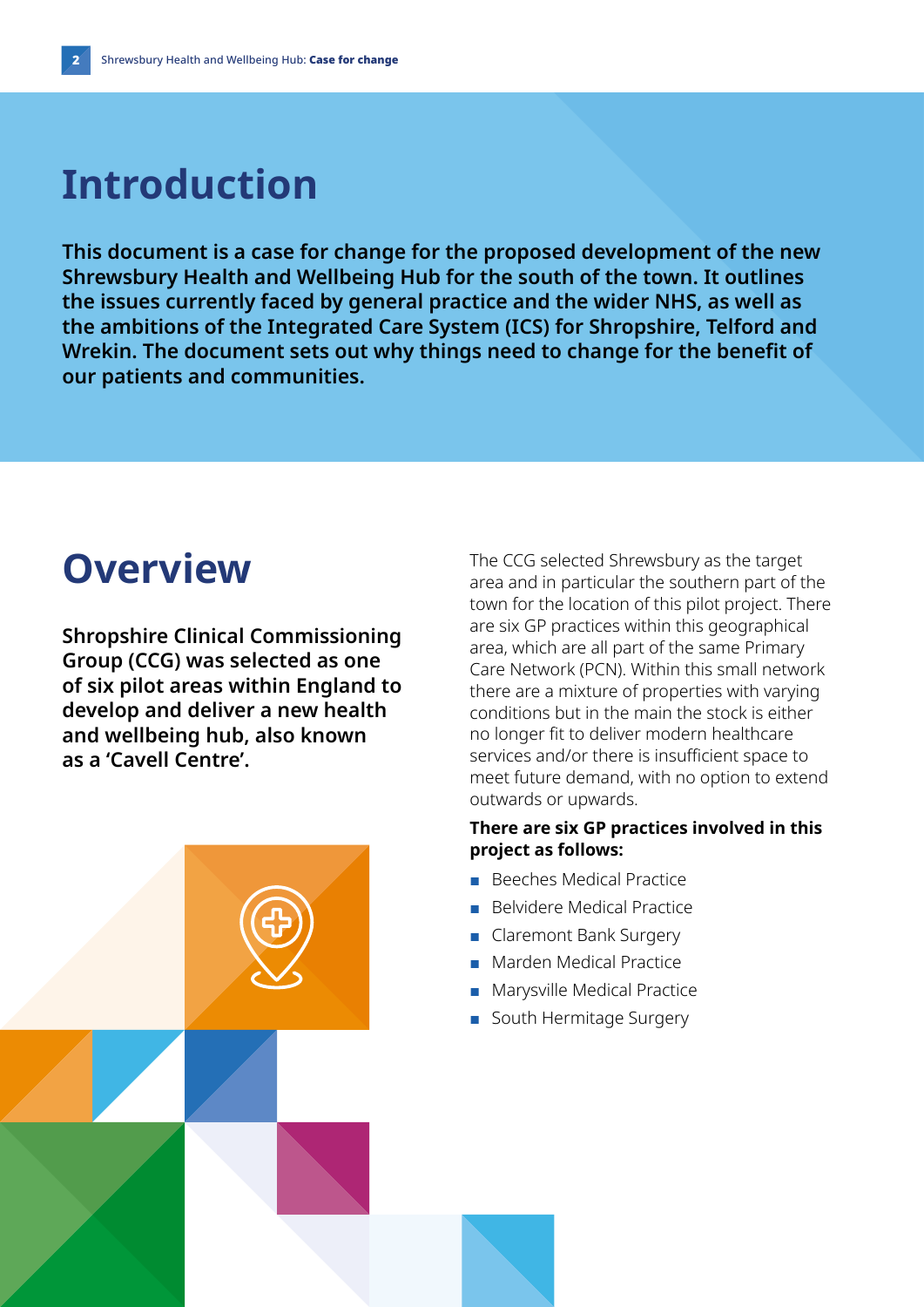**The Shrewsbury Health and Wellbeing Hub would involve the co-location of GP practices alongside other health, social care, voluntary and community services in a state-of-theart building located in the southern area of the town.**

### **The national Cavell Centre programme – overview**

**The Shrewsbury Health and Wellbeing Hub is part of the pilot programme to develop NHS Cavell Centres. Cavell Centres are community health and wellbeing buildings, offering a range of joinedup health and social care services, closer to home.** 

The centres form part of a national estates programme and are designed around a core primary care offering. They will promote the co-location of community services, outpatients, diagnostics and other NHS health services helping to support the wider determinants of health.

Inclusion within a Cavell Centre will be informed by the Primary Care Networks (PCN), strategic planning and local system priorities based on population health data and demographics. The new floorspace will help to support and accommodate an expanded primary care workforce. Additional facilities will help meet the shift in delivering a greater number of local services into a community setting, in line with the ambitions of the NHS' 2019 Long Term Plan. The buildings will be ICS-owned and will come in one of three repeatable designs ranging from c.2,500 – 6,000sqm. It is anticipated that the Centres will offer care for between 25-150k population. This standardised approach to design will enable local systems to deliver high-quality, modern, flexible healthcare facilities at scale, and at pace.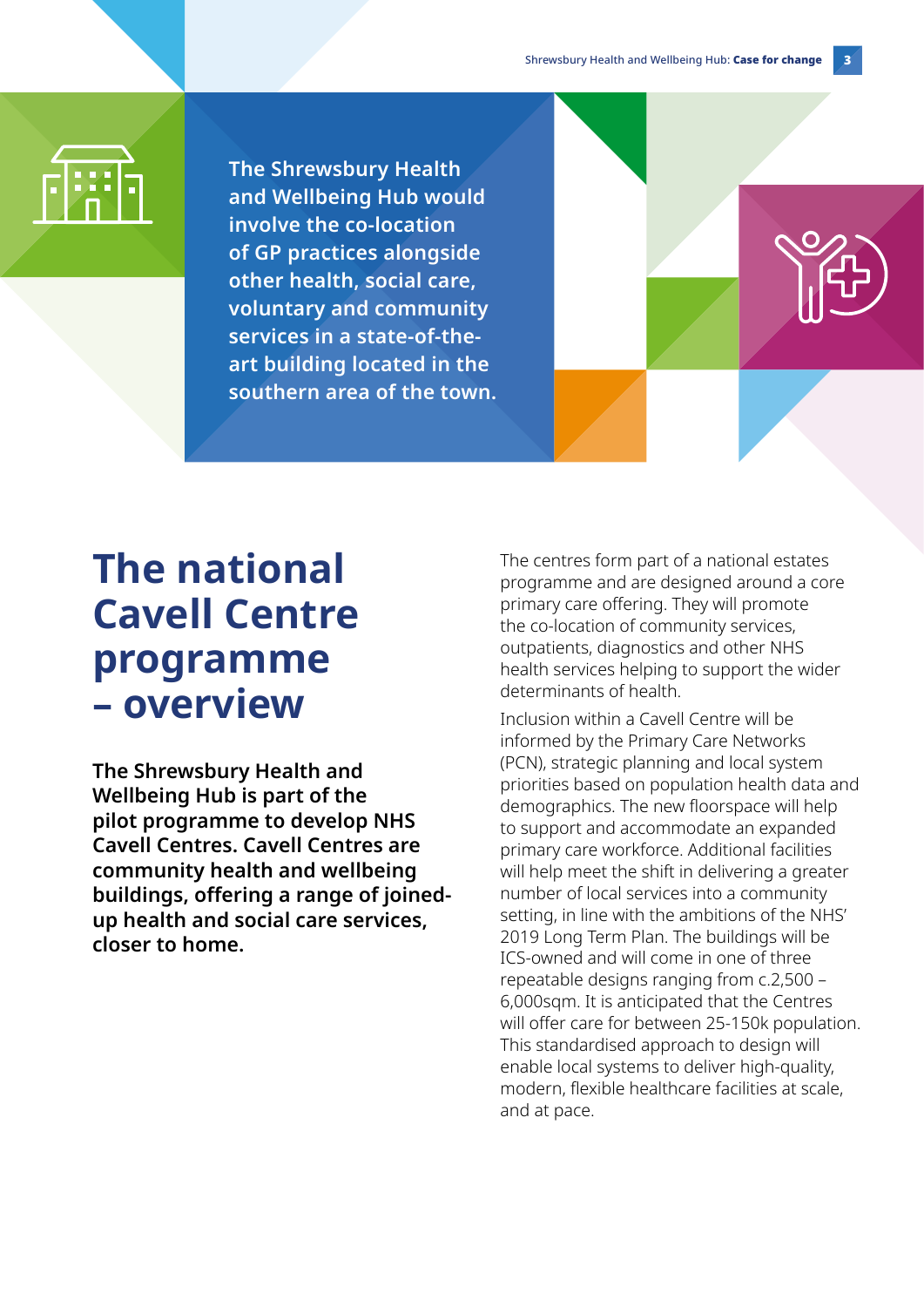# **Cavell Centre principles**

**The Cavell Centres will have a common set of principles, which in their current (draft) state are:**



**1. An integrated and broad service offer that is wrapped around primary care**



**2. A community hub that addresses health inequalities, supports the health and wellbeing needs and aspirations of local residents, as well as supporting and strengthening healthy and resilient communities**



#### **3. Future-proofed and sustainable:**

- **▪** Uses modern methods of construction including a modular approach and standardised design components
- **▪** Net-zero carbon in planning, construction and operational phases
- **▪** Enhances access to and use of green and blue spaces, including growing spaces
- **▪** Digitally enabled and connected.



#### **4. High quality, fully utilised and flexible clinical and non-clinical space that:**

- **▪** Can meet the changing needs of the community and service providers
- **▪** Provides the minimum possible quantum of exclusive use space, e.g. spaces that cannot be shared
- **▪** Maximises the amount of shared space – clinical and non-clinical, including; single reception; shared and activated waiting room space; meeting/group rooms; and shared office spaces
- **▪** Takes a creative approach to ensuring flexibility and use of floor space to maximise activity that supports and promotes patient wellbeing
- **•** Provides flexible clinical space that is not determined by any single model of care
- **▪** Provides the opportunity to reimagine the traditional delivery of healthcare provision to include the healthgenerating potential of placemaking, the creative arts and a co-designed purpose-built building that embeds wellbeing into the fabric of spatial design.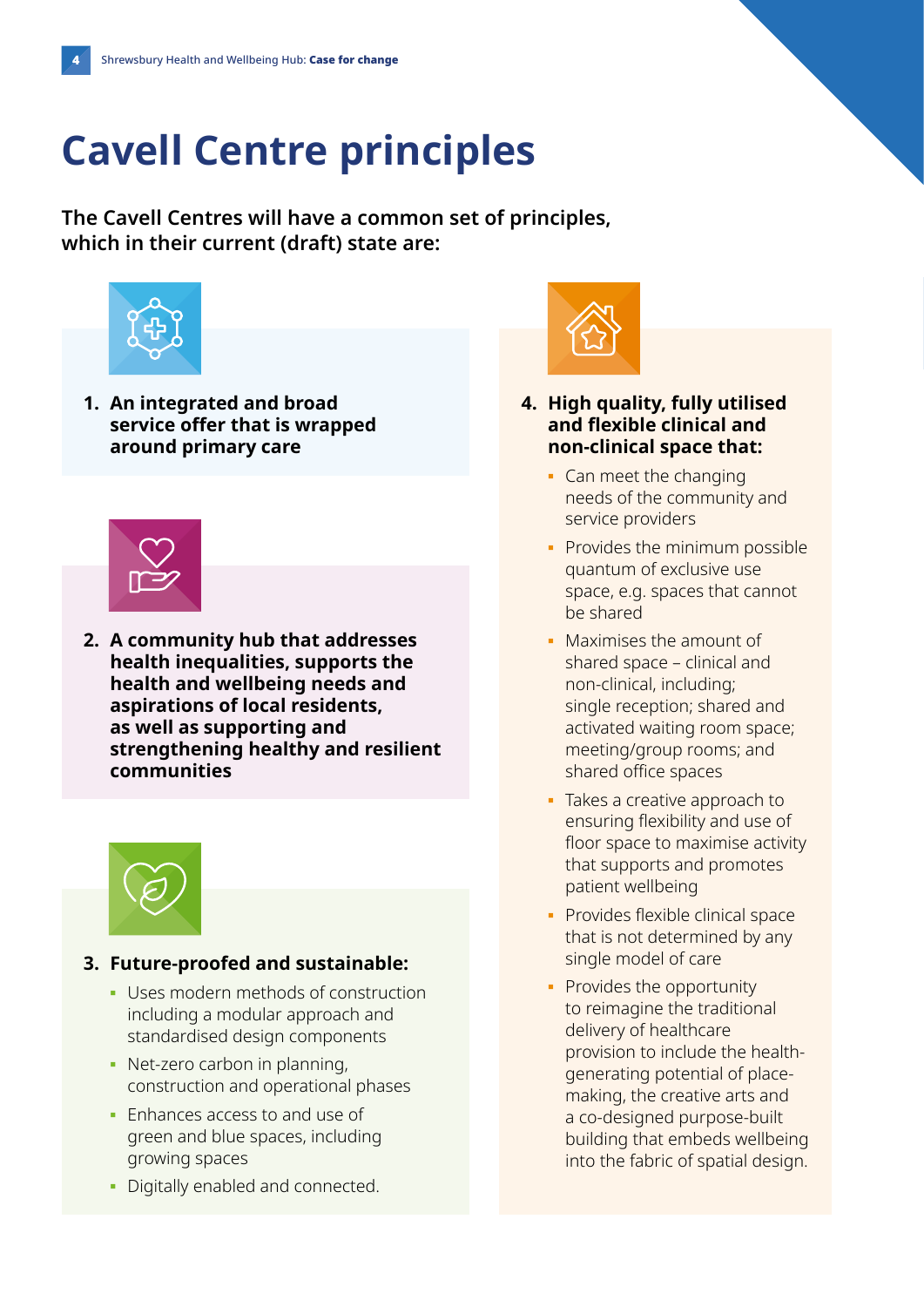

### **The Shropshire, Telford and Wrekin Integrated Care System (ICS) vision**

**From July 2022, the Shropshire, Telford and Wrekin Integrated Care System (STW ICS) will become statutory. Integrated Care Systems (ICSs) will be made up of two key bodies:**

- **An NHS Integrated Care Board (ICB)** the statutory body which will take on the planning functions and budgets currently held by the Clinical Commissioning Group (CCG)
- **An Integrated Care Partnership (ICP)** the statutory committee of the ICS, that brings together the NHS and local authorities as equal partners to focus more widely on health, public health and social care.

The new ICS will be made up of health and care commissioners and providers including those partners specified in Appendix B of this document. The ICS sets out ambitious plans to encourage health and care organisations to work more closely together to improve outcomes, care for local people and reduce

pressures on services. It also aims to transform ways in which new technology can be harnessed, how gaps in the workforce can be filled and financial resources better spent.

#### **The following are the overarching aims of the STW ICS – all are met by the proposed health and wellbeing hub for Shrewsbury:**

- Support children, adults of working age and older people, to live in good physical and mental health for as long as possible throughout their lives, by providing a greater emphasis on prevention and self-care
- Enable our varied and vibrant communities to thrive – boosting 'out-of-hospital care' and dissolving boundaries between primary and community care. Helping people to stay at home with the right support so that fewer people need to go into hospital
- Deliver world-class care for major health problems, giving people better health information and making sure everyone gets the same high-quality care, no matter where they live
- Use the opportunities that developing technologies offer to fuel innovation, supporting people to stay independent and manage their conditions, as well as using data, evidence and insight to underpin decision-making at every level of our transformational change
- Attract, develop and retain world-class staff to ensure we involve, engage and coproduce with them, our partners, carers, the voluntary sector and residents living in Shropshire, Telford and Wrekin throughout the planning and shaping of future services
- Ensure we make the most of our available resources, and have realistic financial and workforce projections which are both achievable and sustainable into the future
- Acknowledge and respond to the global climate emergency – developing an environmentally friendly health and care system by delivering high-quality care and improved public health without exhausting natural resources or causing severe ecological damage.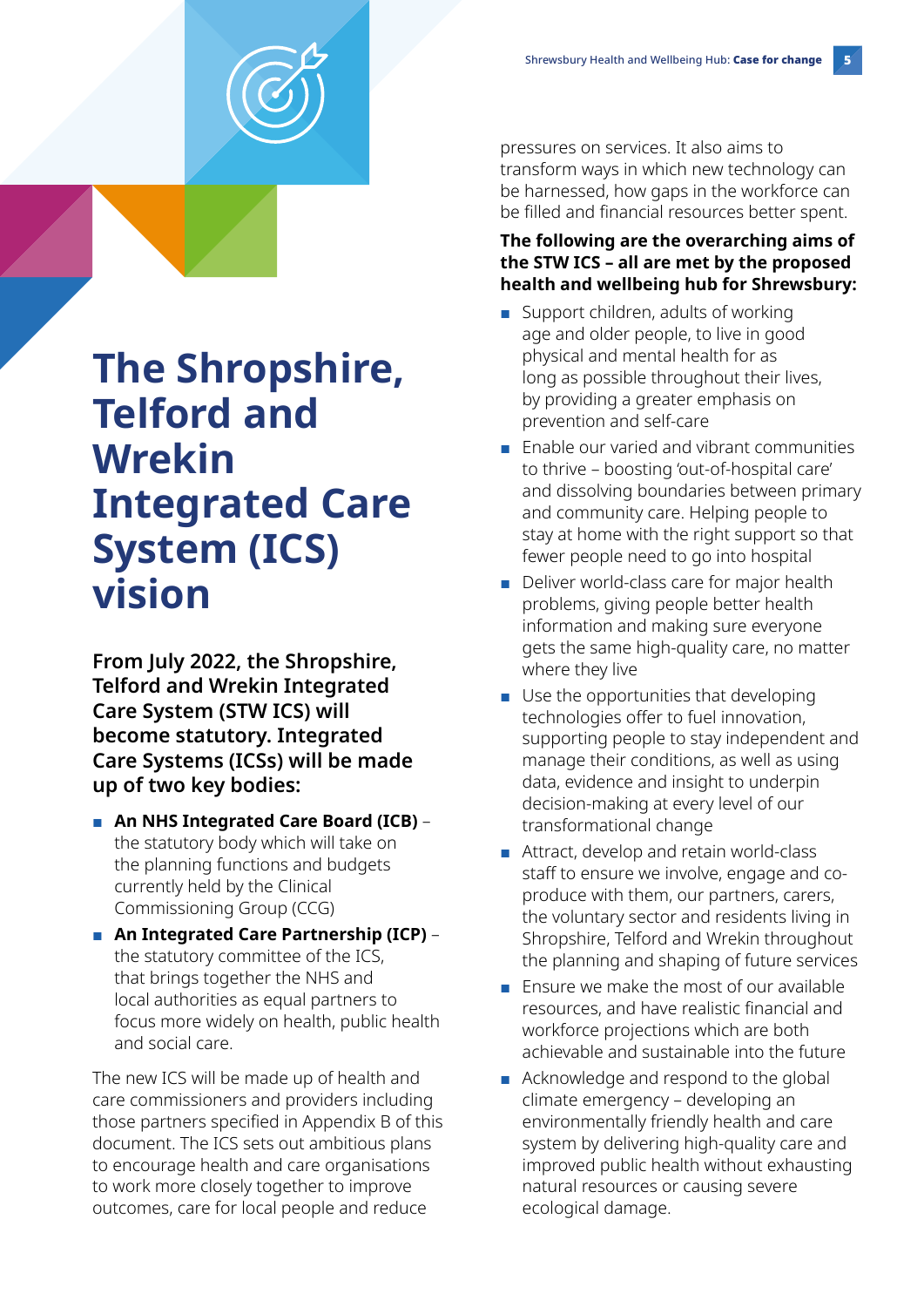#### **The aims set out for this project also align to the Shropshire, Telford and Wrekin ICS's overarching pledges including:**

- $\blacksquare$  Improving safety and quality making sure our services are clinically safe throughout the system, delivering the System Improvement Plan and tackling the backlog of elective procedures as a system
- Integrating services at place and neighbourhood level – developing local health and care hubs to improve not just the physical but mental health of people, building on the principles of one public estate and the assets of individual communities
- Tackling the problems of ill health, health inequalities and access to health care
- Economic regeneration to harness the potential of the health and care system together with wider public services to contribute to innovation, productivity and good-quality work opportunities
- Workforce making our system a great place to work by creating environments where people choose to work and thrive, as well as building system leadership and a flexible co-operative workforce.

### **The changing face of general practice**

**The role of GP services has changed. Back in the early days of the NHS, most treatment involved single physical 'care and repair' appointments.** 

Today there is a much greater focus on mental health, preventative care and managing longterm conditions such as diabetes, obesity and musculoskeletal diseases associated with an ageing population.

These days, 90% of all patient contact is within general practice. It is the first contact in the healthcare system and is referred to as the 'front door of the NHS'. Coupled with increasing life expectancy rates and growing GP patient lists, the landscape becomes a lot clearer. In 1948, the average GP patient list was 2,461, today, that figure is closer to 9,000.

There are 9,500 general practice buildings in England, half of which are owned by GPs themselves. These are typically in converted residential accommodation with insufficient space to modernise or extend to meet future demand. As part of the GP Premises Review in 2019, 50% of GP owner-occupier respondents felt that their practices were not suitable for present or future service delivery needs. This equates to 25% of general practice buildings in England.

**In 1948, the average GP patient list was 2,461, today, that figure is closer to 9,000.**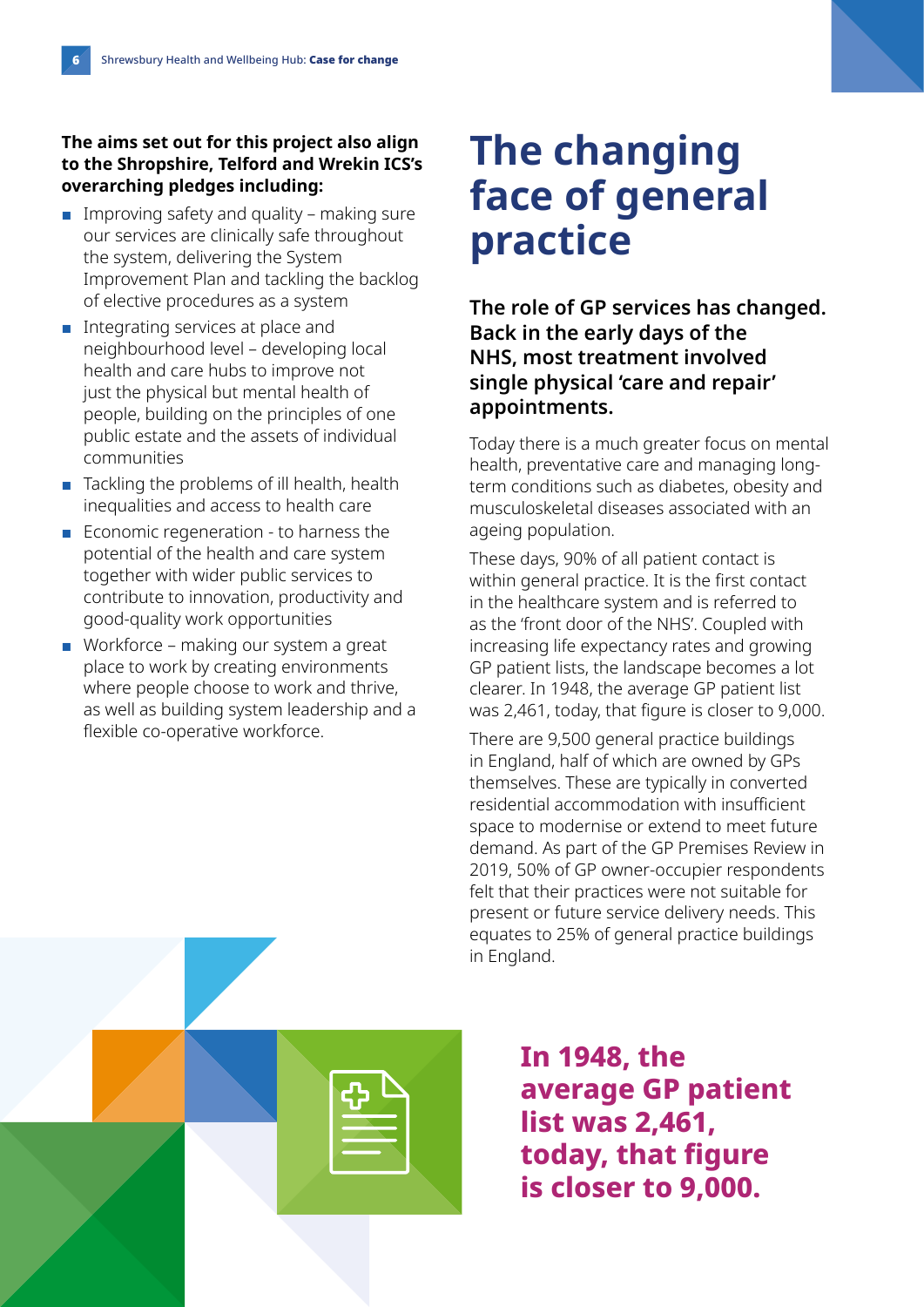### **The need for change**

**Alongside these drivers for change in general practice, there are also a number of key issues to consider across the whole of the NHS.**

#### 1 **Financial and operational pressure**

The national picture for the NHS is one of financial and operational pressure over the medium- to long-term. The healthcare organisations serving the populations of Shropshire, Telford and Wrekin are not unique in terms of the challenges they face. This means that if action is not taken now, more difficult challenges will be faced in the future. There is a need to make best use of the resources available to ensure the best care for patients is available.

#### 2 **Need to take decisive action now**

The financial performance of the NHS is significantly challenged and healthcare leaders expect it to remain so. This means that there is no real option to delay decisions and we need to take action now. We must plan with the resources we know we will have access to, to meet the medical needs of our patients.

#### 3 **Rising demand**

We have already outlined the increasing pressures in general practice, however nationally, A&E attendances have risen considerably over the past few years and continue to do so. Emergency admissions are also increasing at a significant rate. Targets around planned care are not being met by most provider organisations and available beds in the NHS continue to decrease in number yearon-year. This means that without a focus on delivering care in the right place, at the right time and avoiding unnecessary use of A&E services, the strains on capacity will only worsen. This would likely mean longer waiting times for patients and a worse patient experience.

Current general practice buildings do not allow for different health and care services to be co-located. Because of ownership arrangements, NHS commissioners are not able to influence this. Put simply, we are not making best use of our general practice buildings and therefore of taxpayer's money.

This building stock is also expensive. Approximately 35% of general practice buildings are provided by private landlords while 15% is owned by one of the two NHS property companies. These buildings cost the NHS approximately £940 million a year.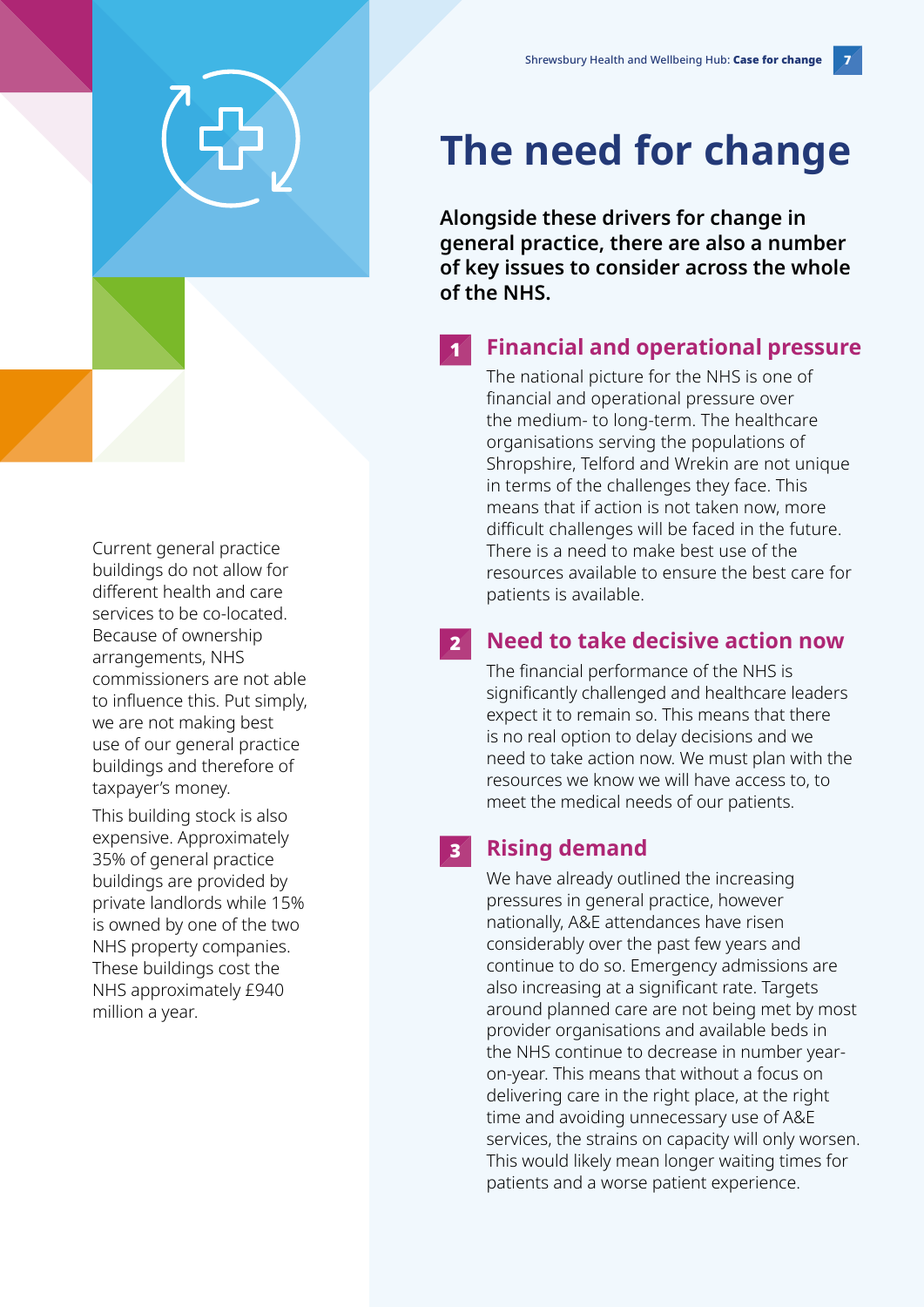#### 4 **Recruitment and retention**

Recruiting and retaining the right staff within the NHS remains a huge challenge for NHS organisations with political, social and financial factors only set to exacerbate issues. This is particularly the case for GPs. It means that we must accept and together prioritise, the need to retain the hardworking, dedicated clinical and support staff that we have now and offer attractive conditions to enable us to recruit more staff in the future.

Analysis conducted by the House of Commons library in 2021 found there has been a 20% rise in the number of patients per GP in Shropshire, Telford and Wrekin compared to five years ago. The number of GPs employed in the county, however, has fallen to 245 – a drop of 13% since 2015. Analysis also showed there was one GP per 2,065 people across the county as of June 2021 – up by a fifth from one per 1,700 people in the area five years ago.

Likewise, although the Shropshire, Telford and Wrekin area has slightly more full-time staff per 100,000 patients in England as a whole (49.1% in STW versus 45.5% nationally), GPs have a higher percent aged over 55 than England (25% in STW versus 23% nationally). The same issue occurs with 'direct patient care' where 32% of staff in STW is over 55 versus 26% nationally.

#### 5 **Need to collaborate**

The general consensus is that short-term solutions and fixes will not be enough to enable us to continue to provide high-quality care for patients. Integrated Care Systems (ICSs) present a new opportunity for NHS organisations to work together with local authorities and other partners to transform services and focus on improving and delivering quality care to patients. This means that by collaborating as one system and thinking differently about how primary, secondary, tertiary, social care and voluntary services work together will be vital to finding new answers to the challenges we face.

The case for change for general practice, as well as the wider NHS, is compelling.

If we do not change the way in which 'front door' services are provided, we will not deliver our ambitions for patients as set out in the NHS Long Term Plan (LTP).

Published in 2019, the LTP sets out an ambition to make the NHS fit for the future, making sure everyone gets the best start in life, delivering world-class care for major health problems and supporting people to age well. It looks to do this by:

- doing things differently
- **■** preventing illness and tackling health inequalities
- backing our workforce
- making the best use of digital technology
- getting the most out of taxpayers' investment in the NHS.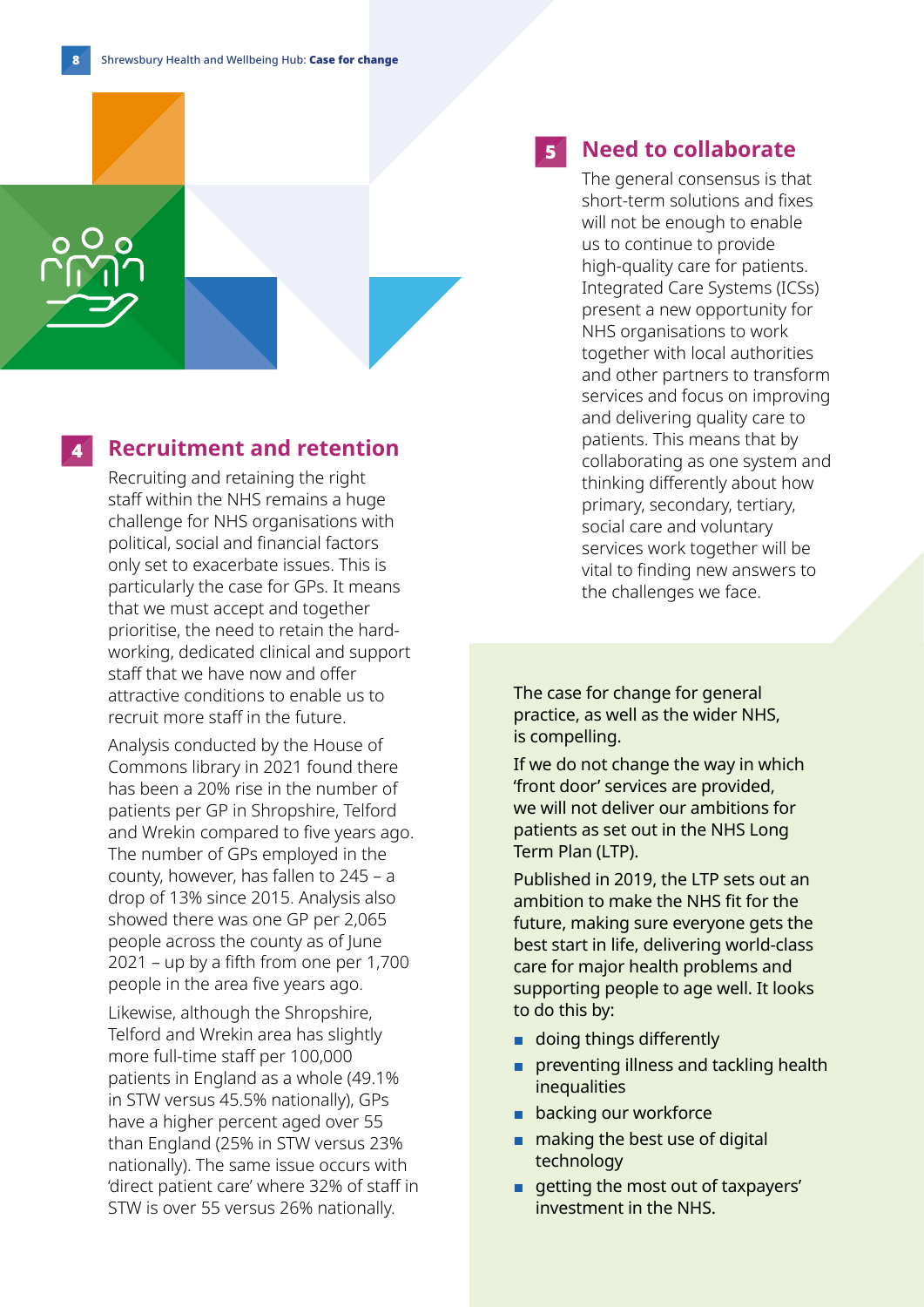## **The case for the co-location of general practice services**

#### **Evidence linked to the co-location of general practice services provides a strong call to action.**

A study conducted by the Nuffield Trust in 2018, highlights how a similar model of care to the Shrewsbury Health and Wellbeing Hub proposal can benefit an older demographic. This 'one shop' primary care service was set up within three London boroughs and was specifically aimed to help older people with complex health care needs.

The study used a new model known as 'Health 1000' to improve quality of life through personalised care for patients. Delivered by a clinically led multidisciplinary team and supported by contribution from the third sector, this care model also focused on prevention and early intervention. See Appendix A for further details on the study.

The Nuffield Trust was commissioned by the Redbridge Clinical Commissioning Group (CCG) to evaluate this 'one shop' service and to understand the impact it created on the use of primary care services, as well as the impact on staff and patient experience.

#### **The following key points were concluded from the study:**

- That GP hubs dedicated to the care of older people with complex care needs can have a positive impact on quality of care
- The majority of patients interviewed within the study were extremely satisfied with the service they were receiving, as were staff
- Patients liked the attentiveness of clinical staff, the availability of GP appointments and the caring nature of the service
- Staff reported reduction in unnecessary outpatient referrals and significant improvements to medicines management. They also referred to the benefits of better care continuity, for example, in enabling quicker discharges from hospital and avoiding duplication across the system.

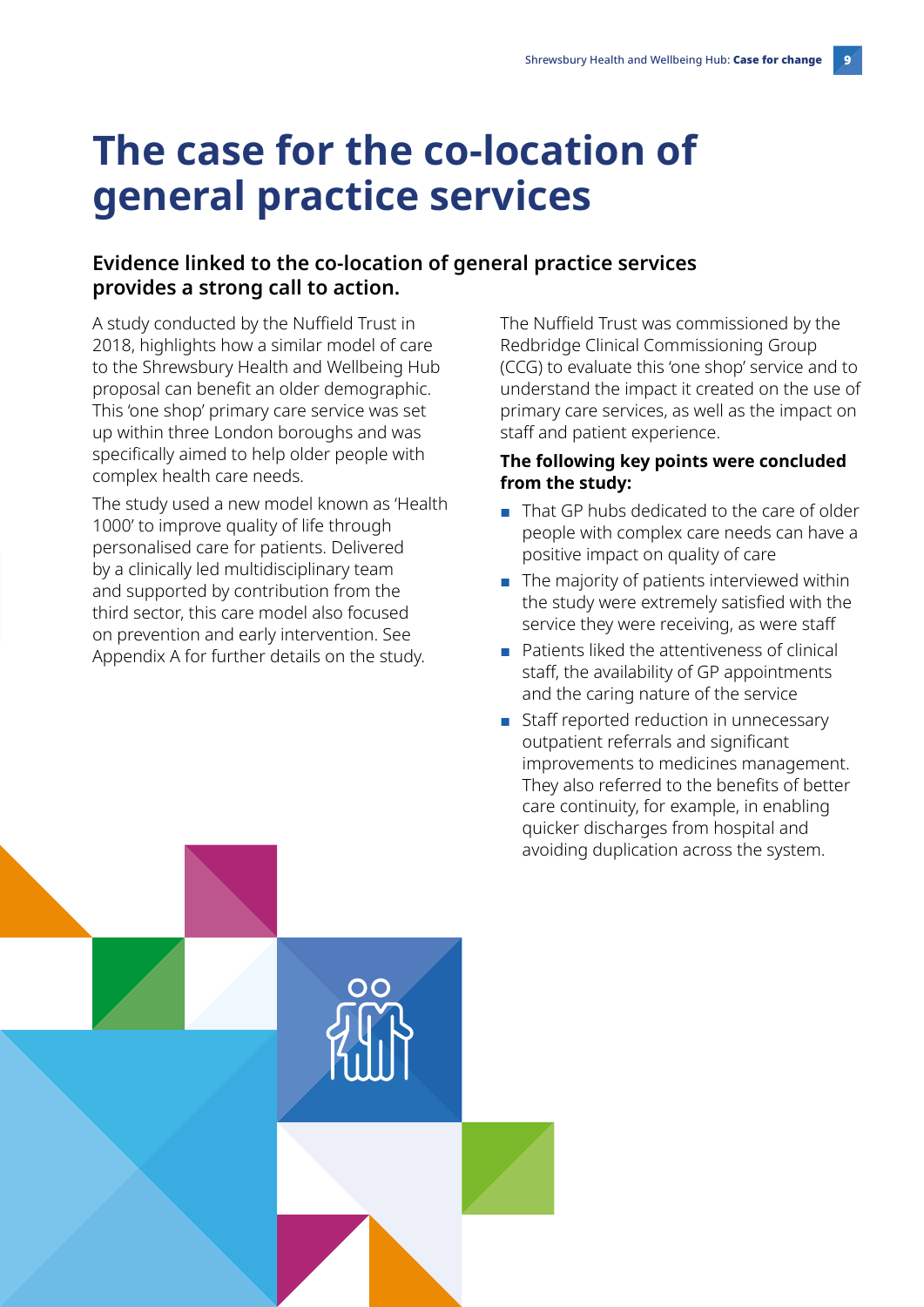## **Opportunity for change**

**In recent years, there has been investment in new GP buildings in the north and centre of Shrewsbury with the development of the Severn Fields Health Village in 2012 and Riverside Medical Practice in 2020.** 

Likewise, there was a period of investment in Telford and Wrekin where newbuilds were completed for Charlton, Donnington, Court Street, Teldoc and Malinslee GP practices between five and ten years ago. Shawbirch Medical Practice and Shifnal Surgery are the latest to receive substantial investment with construction underway for Shawbirch and work to commence for Shifnal in 2022.

The health and wellbeing hub proposed for the south of Shrewsbury would mark a new investment for this part of town where, similar to the northern part, there are pockets of deprivation that would benefit from this kind of development. Meole Brace, located in the southern part of Shrewsbury, is one of four areas in the town which falls in the top 15% most deprived nationally, based on the 2019 Index of Multiple Deprivation (IMD).

The 2011 Census shows that in Shrewsbury, 13.3% of residents aged 16-64 were economically inactive due to long-term sickness or disability. This is higher than the overall Shropshire rate of 11.1%.

The population of Shrewsbury is also forecast to rise from 71,700 in 2011 to 85,700 in 2026. This is a rise of 19.5% over this period. The largest part of this increase is expected between 2016 and 2026, when the population is forecast to rise by approximately 11,000 people or 14.5%. See Appendix C for further local demographic data in relation to this case for change.

### **Rationale**

**Redesigning primary care and community care will be key to creating a high-quality, safe and sustainable health care system which addresses the challenges facing primary care providers.** 

These challenges include demands associated with a growing population and the consequences of providing more proactive care closer to people's homes. In particular, primary care needs to improve its support to people with long-term healthcare needs, helping them to stay well and in control of their conditions. Improved levels of access, proactive and coordinated care, multidisciplinary team working and the innovative approaches that new technology brings can only be provided sustainably if smaller practices are brought together in facilities where they can support one another.

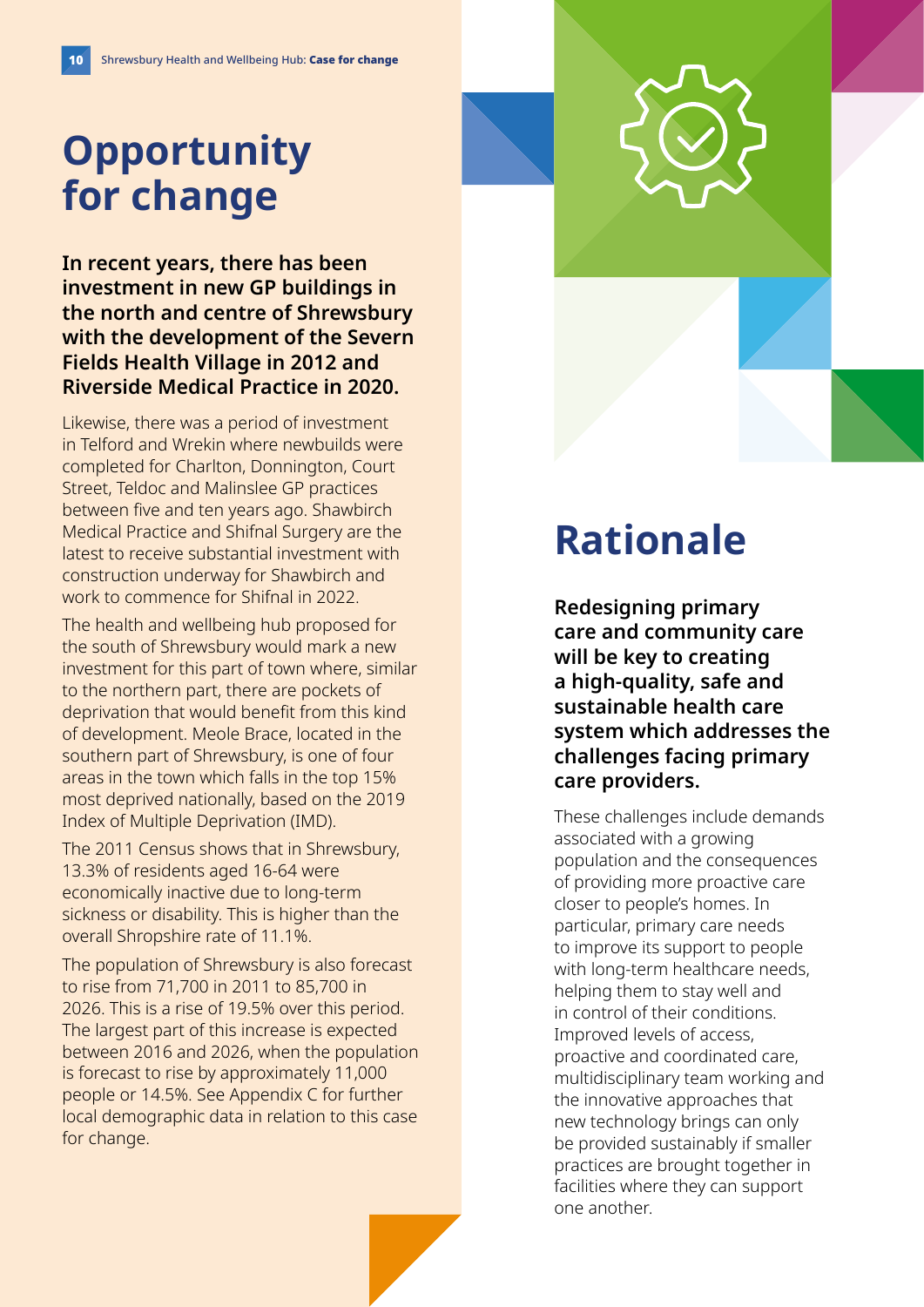### The existing GP buildings and infrastructure do not meet current and future needs

Working together in shared facilities and improving the estate is fundamental to the way care will be delivered in the future. The Nuffield Trust<sup>1</sup> stated that the traditional model of small GP surgeries is no longer suitable and preparation should be in development to increase the scale of practices. This aligns with the messages repeated in NHS England's Five Year Forward View and the NHS Long Term Plan regarding delivering care in networks, federations and super partnerships. Consistent with these national policies and local strategies detailed in the earlier sections, the development of new facilities can act as an enabler for new models of care by co-locating health, social care and community facilities within a single development.

The vision for primary care is for general practice to continue as the bedrock of the NHS, aligned to placebased care, allowing flexibility for the workforce, delivering continuity and improved access for patients especially when facing complex health needs.

The Shrewsbury Health and Wellbeing Hub project forms part of the overall Primary Care Strategy and has strategic fit with the Primary Care Estates Strategy. The opportunity to progress the Health and Wellbeing Hub allows several elements of the estates' strategy to be delivered.

The Primary Care Estates Strategy seeks to address the capacity issues which currently exist and those that will be brought about by increased population growth. In addition, the strategy seeks to address the backlog of maintenance on all the GP properties which amounts to approximately £3.3 million. The development of the health and wellbeing hub would address both **Our vision for primary and the stategy.** The of these key elements of the strategy.

**care sits within the overarching vision of the NHS Long Term Plan. Patients value the services of their GP practices and rely on good access and high standards of care.** 

<sup>1</sup> <https://www.nuffieldtrust.org.uk/files/2017-01/new-models-of-primary-care.pdf>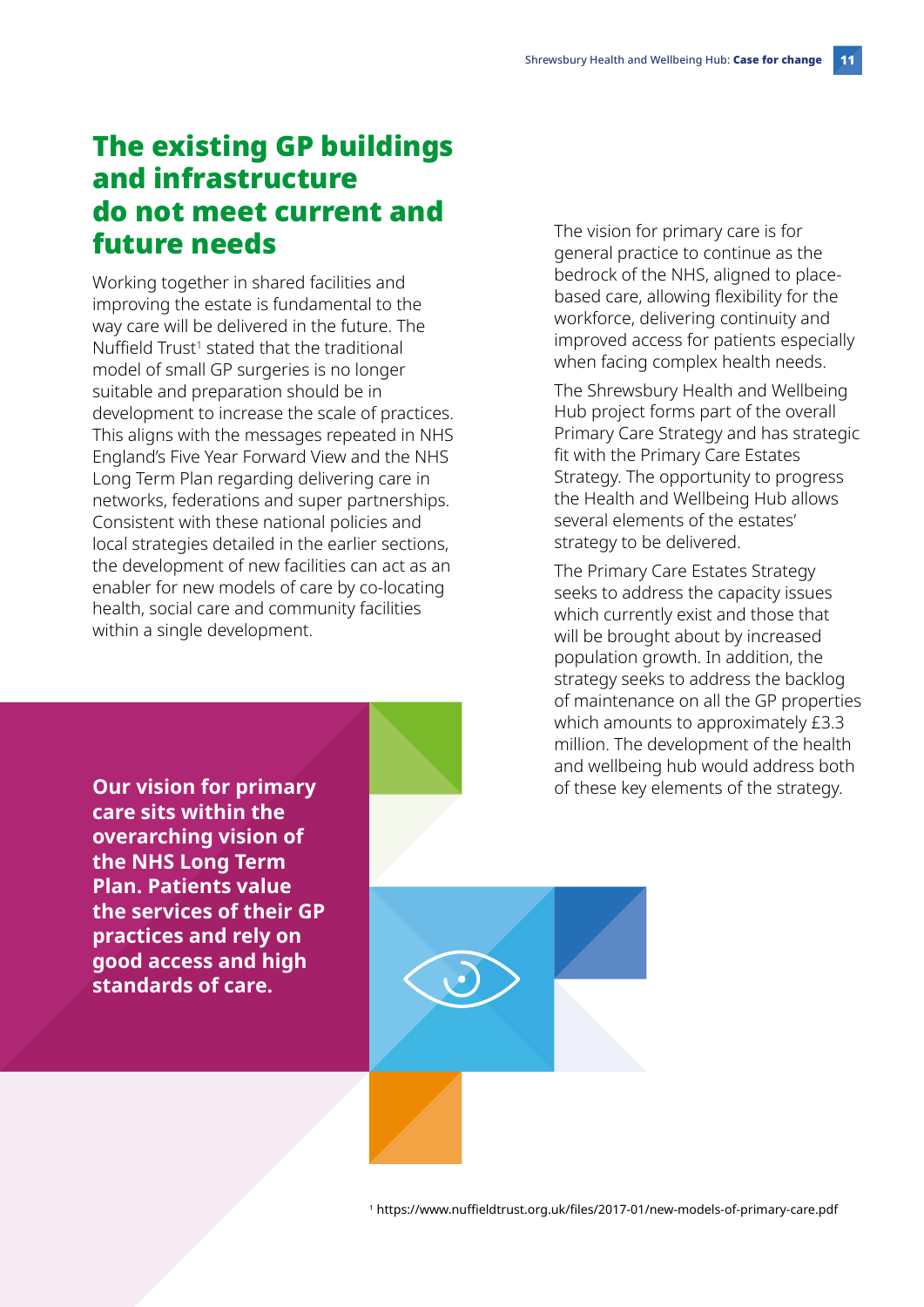#### **There are several factors that support the need for a health and wellbeing hub in Shrewsbury:**

- The majority of the practices associated with this scheme have outgrown their existing premises and there is either no space for future expansion or they are running out of space for future demand
- Much of the current primary healthcare estate is dated and ill-equipped to deliver on the ambitions of the NHS Long Term Plan or the Primary Care Network (PCN) agenda
- The hub will support effective and highquality care, promoting patient-centred services delivered at one location
- The hub will help ensure that professional relationships are forged on a system-wide basis and sustained to robustly tackle health inequalities
- Supporting integrated working across partners within the Integrated Care System (ICS)
- To provide a platform for sustaining and expanding clinical services, in line with the future models identified within the Primary Care Strategy
- To enable the shift of services out of hospitals and into communities, helping to make sure that people receive the right care at the right time, in the right place and delivered by the right person
- To make better use of existing resources supporting value and sustainability
- Increase local access to a greater range of modernised services
- Increase integration of multidisciplinary teams and services. Patients will be more likely to access all components of their care plan if this can be done under one roof, meaning that quality of care will consequently improve, non-attendance will reduce and outcomes will be maximised
- Improve safety and quality of facilities in which services are delivered and based
- Decommissioning a number of disparate buildings that currently deliver components of support but are no longer fit for purpose. This should reduce revenue costs in the future and remove running costs that are generally high due to the age and poor repair of many of these buildings
- Reduce travel costs for patients and travel costs to the organisation through removing the need to be moving between multiple premises
- Staff time spent travelling will also be reassigned to clinical or client work, thereby increasing patient/client-facing capacity
- Provision of a facility that is compliant with the relevant infection prevention control regulations making it easier to clean, meaning that healthcare-acquired infections are much less likely, which makes care and treatment safer.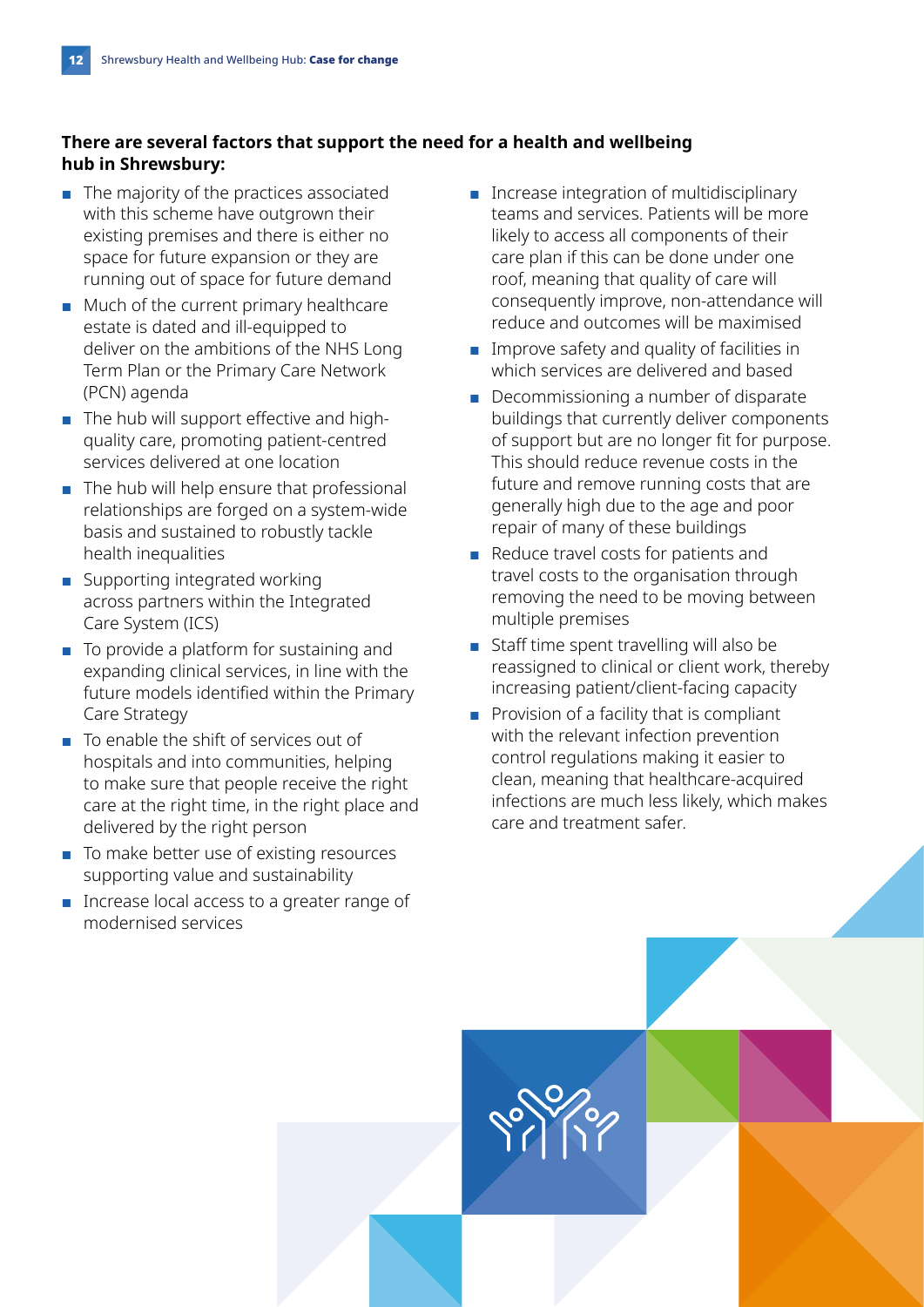### **High-level objectives and vision for the future**

**The Shrewsbury Health and Wellbeing Hub project aims to deliver a new model of primary and community care at the heart of the community in a joined-up way across the healthcare system, with partner organisations.** 

The following high-level objectives for the scheme have been developed and these will be reviewed as the project progresses and refined for the purposes of the business case.



- 1 **Improve local access to a greater range of services that are integrated under one roof.**
- 2 **Ensure that services are designed around the needs of local people, support selfcare and are based on shared decision making.**
- 3 **Foster a community-led approach to wellbeing by creating opportunities for the VCSE and local groups to be involved in care.**
- 4 **Improve the recruitment and retention of staff by creating an attractive place to work and offering alternative models of employment.**
- 5 **Increase capacity to meet rising demand and create flexible accommodation that can be adapted as services develop.**
- 6 **Create modern, fit-forpurpose accommodation that provides a safe, highquality environment and that supports the net-zero carbon ambitions of the NHS.**
- 7 **Offer new solutions for property ownership and management, which unlock liability of the estate from GPs.**
	- <sup>8</sup> **Support economic regeneration in the area.**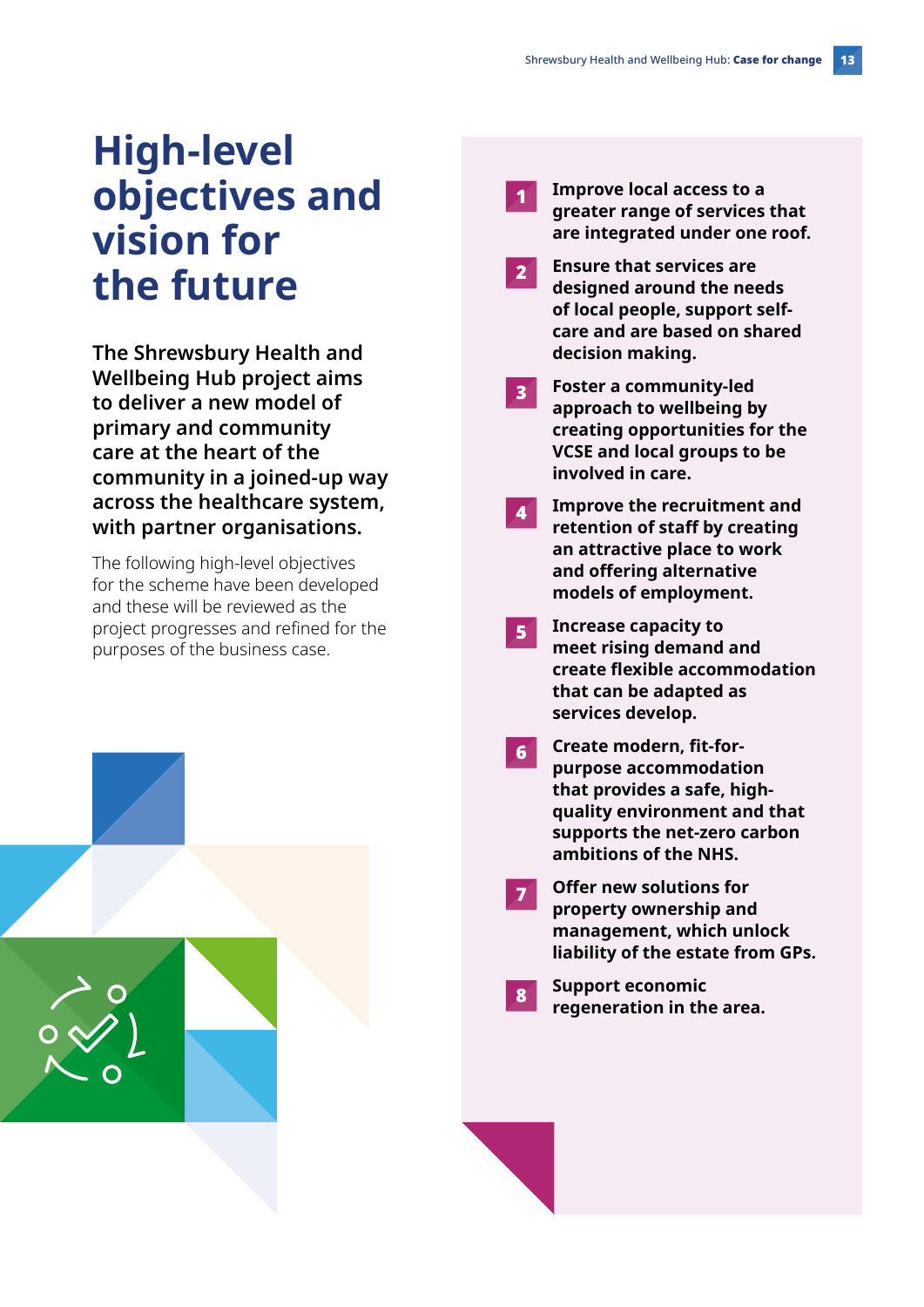The Health and Wellbeing Hub will provide joined-up health and social care along with voluntary and community services, in a modern, state-of-the-art building for the south Shrewsbury area. The hub aims to support the health and wellbeing of residents rather than just treating illness. It will promote the co-location of community services, outpatients, diagnostics and other NHS health services, in addition to third sector and local authority services such as social care and housing support.

The hub will provide the infrastructure and flexibility, due to a modular design, to provide care in a building that is fit for purpose both now and in the future. This new, standardised approach to design and delivery will enable local systems to deliver high-quality, modern, flexible healthcare facilities at scale and at pace. It is anticipated that the building will be completed by 2025 and will offer care for between 50,000 to 80,000 people.

The building will be owned by the Shropshire, Telford and Wrekin Integrated Care System (ICS), bringing a new and flexible approach to local NHS property ownership. This will be known as the Local System Controlled model. GP recruitment in Shropshire is a longstanding issue and the impact on patients is great. A Local System Controlled model will make it more attractive to GPs and boost recruitment by removing the burden of property ownership and maintenance. This will allow GPs more time and space to provide healthcare and to develop their careers, including specific interests, through specialist clinics such as orthopaedics or dermatology.

System ownership will enable truly joinedup, integrated working across primary, community, secondary, mental health, social care and other inter-departmental organisations.

The new hub will help to support and accommodate an expanded GP workforce and co-locate community services to enable a truly joined-up approach to services across a wide range of partners. Additional facilities will help meet the shift in delivering a greater number of local services into a community setting, in line with the ambitions of the NHS Long Term Plan.

### **Benefits for patients**

**The Health and Wellbeing Hub will deliver several benefits to the local area and therefore it is considered a valuable addition to the Shrewsbury health economy portfolio. Fundamentally, the new facility will provide excellent healthcare to meet the needs of the locality both now and in the future.**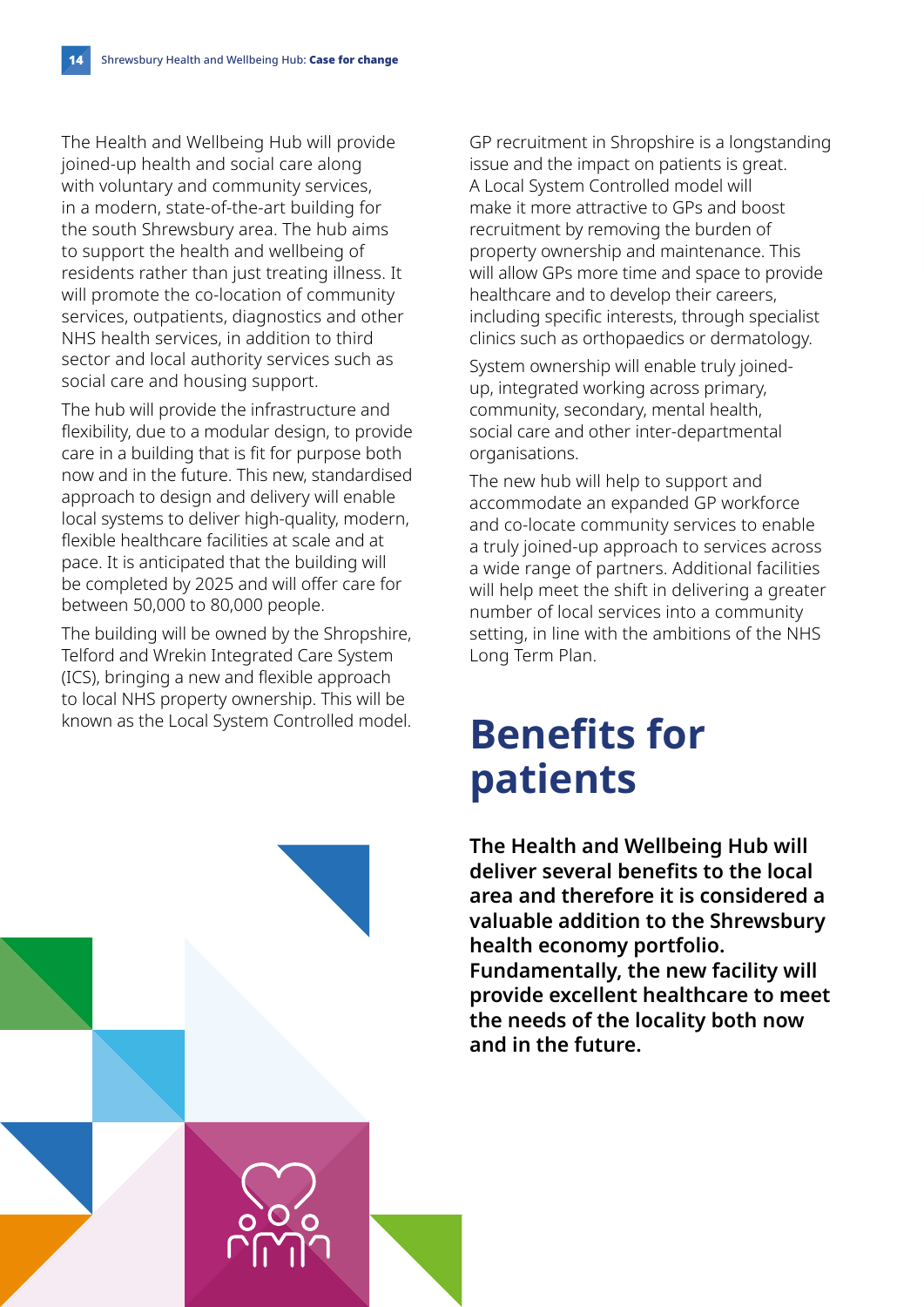The proposed development will benefit patients in the following ways:

#### <sup>1</sup> **More quality health and care services can be delivered for patients in one location with modern facilities.**

Working in partnership with local authorities, community services and charity organisations, a health and wellbeing hub would pioneer a new joined-up way of working that would bring multiple services under one roof, reducing the need for patients to move to different places for different healthcare appointments. It would also enable the shift of some services out of hospitals and into communities, if appropriate. This would make attending multiple appointments easier as well as more cost-effective for patients in terms of travel costs and parking – free parking would be available for patients at the hub.

For local residents, the Shrewsbury Health and Wellbeing Hub would enable services to run more efficiently. It would also improve the safety and quality of facilities as the building would be easier to clean, making healthcare-acquired infections much less likely, therefore making care and treatment safer.

The hub would also enable the decommissioning of buildings that are simply no longer fit for purpose and expensive to run. In their place would be a model that provides a platform for sustaining and expanding clinical services due to the hub's modular design for extension.

### <sup>2</sup> **Patients can experience the benefits of new technologies, research, learning, and new ways of working.**

The standardised approach to design and delivery, through the new GP estates model, would enable local systems to deliver high-quality, modern, flexible healthcare facilities and promote patient-centred services in one location. This approach would also help to forge professional relationships across the Integrated Care System (ICS) to promote inter-disciplinary learning, continuous improvement and to tackle health inequalities across the area.

The hub is also part of a vision to ensure that future investment is made in a clearer and more planned way. The investment would be made into a professionally managed building that is purpose-built to benefit from new technologies, is carbon-neutral, can deal with increased pressures and improve GP services for patients.

Patients can access quality healthcare and resources can be used more effectively by commissioners to invest in other services for the community.

A new model of GP estate ownership is proposed via the Shrewsbury Health and Wellbeing Hub, however it is also proposed to make better use of existing resources to support value and sustainability.

The new model would be known as the Local System Controlled model and would enable fully flexible occupation of services, give better value to the taxpayer, as well as enabling the colocation of NHS and non-NHS services to improve patient experience and population health.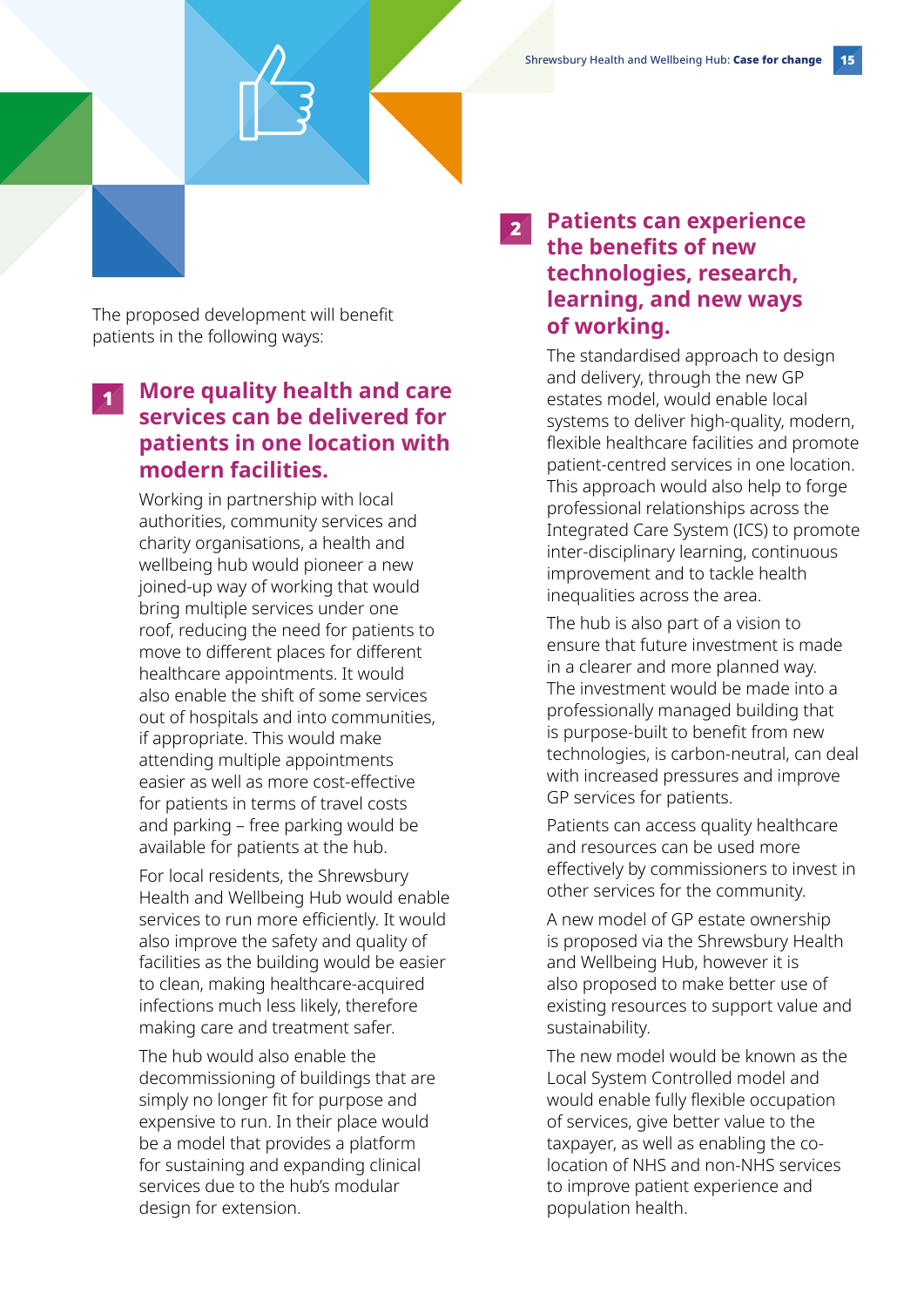### <sup>3</sup> **Patients can be supported to make the right choices about the best places to receive care and advice.**

The health and wellbeing hub would promote the co-location of community services, outpatients, diagnostics and other NHS health services, in addition to third sector and local authority services such as social care and housing support.

A primary aim of this development is to increase the integration of multidisciplinary teams and services so that patients are more likely to access all components of their care under one roof. This could mean that one patient is seen by several health and care professionals during a single visit and therefore does not need to travel to different locations for relevant services. The hub may also act to remind patients to visit services as part of their general health and wellbeing, such as the pharmacy. The vision is that quality of care will improve and therefore nonattendance would reduce, resulting in positive outcomes for patients being maximised.

### <sup>4</sup> **Patients will be encouraged to make practical choices and lifestyle decisions which help them to use NHS services in a sustainable way.**

An advantage of the Shrewsbury Health and Wellbeing Hub development would be removing estate management responsibilities for GPs which would enable them to focus more on delivering medical care and promoting health and wellbeing for patients.

It would also help to improve recruitment and retention of GPs and other clinical staff, which would benefit patients. A Local System Controlled

model would also allow for rapid transformation and modernisation of the GP estate ensuring the retention of assets and value as well as a sustainable approach for the future.

<sup>5</sup> **Facilities run by commissioners who are committed to taking decisive action to reduce health inequalities and improve clinical outcomes for patients.**

> The hub would support the health and wellbeing of residents rather than just treating illness, plus it would potentially reduce travel costs for patients and healthcare workers by removing the need to move between multiple premises for different appointments.

Additional facilities would also help meet the shift in delivering a greater number of local services into a community setting in line with the ambitions of the NHS Long Term Plan, and importantly, would reduce pressure on hospital services, with the new model providing access to shared care and acute outreach clinics. Modern facilities would also provide easier access for people with a disability or mobility issues.

#### <sup>6</sup> **Patients can access a healthcare appointment more quickly.**

By expanding the GP workforce to include additional roles like pharmacists and social prescribers, as well as improving the retention of our existing clinical staff and the recruitment of new staff, there would be more people available to support our local people when they have a medical need. This should mean easier and quicker access to an appointment.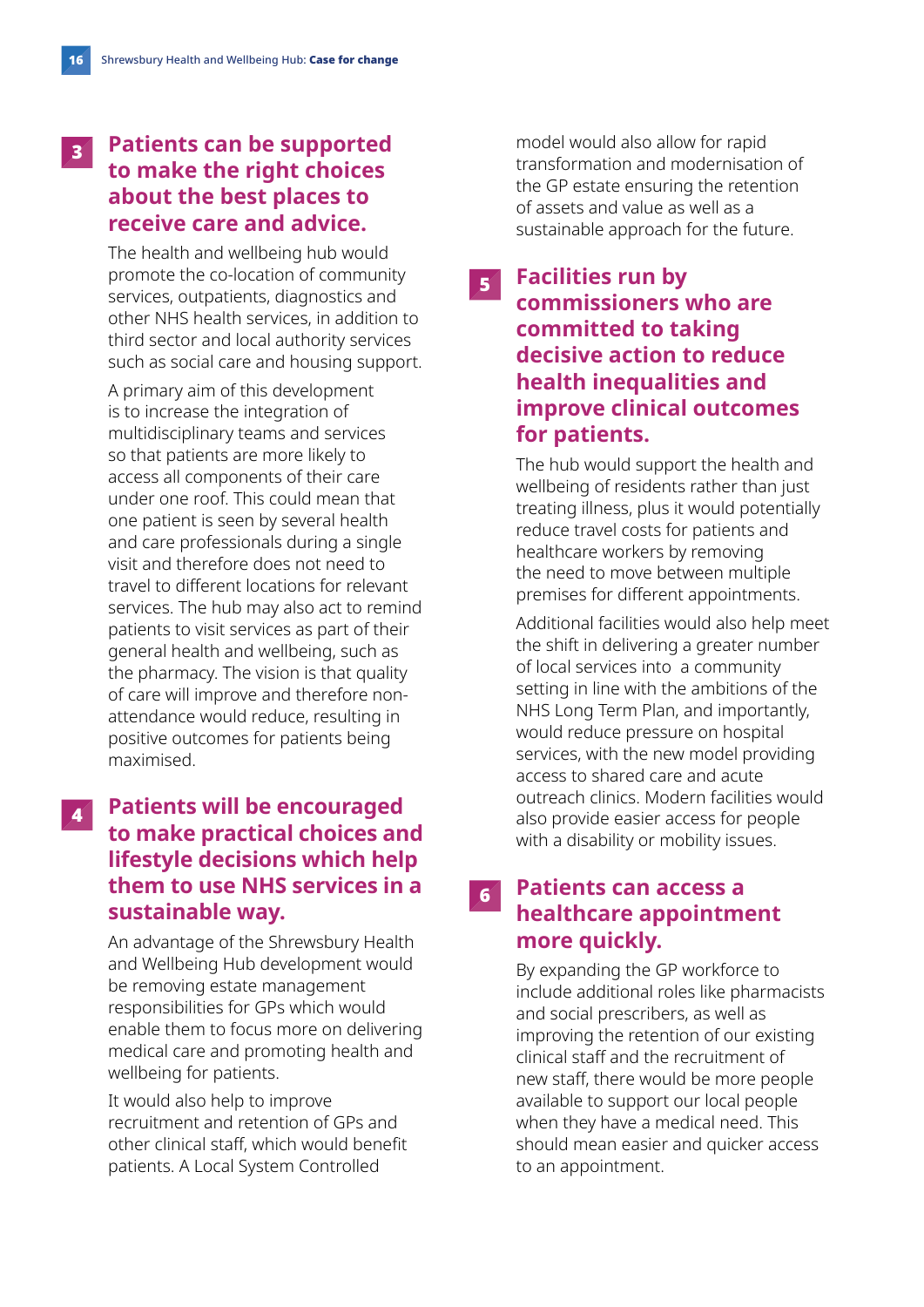### **Conclusion**

**Services have changed beyond recognition since the start of the NHS and we need to place a greater emphasis on mental health, preventative care and managing the long-term conditions of an ageing population. More specific to the south of Shrewsbury, we know that parts of the area are deprived – and health determinants point to the need to improve and invest in health and social care facilities.** 

To make this necessary improvement we need to work effectively and collaboratively with our health, social care, voluntary and community sector partners across Shropshire, Telford and Wrekin. We need to offer different services under one roof and to think differently about how they can be transformed and improved.

Growing patient lists, life-expectancy rates and secondary care pressures mean that general practice needs to be able to adapt and modernise to meet current and future demand. Many GP buildings, not just in Shrewsbury but also the whole of the UK, are largely unable to diversify; many are not fit for purpose and are a heavy burden on taxpayers' money.

The proposal for a health and wellbeing hub in Shrewsbury, is primarily aimed to alleviate the pressures we are currently facing in general practice but also in secondary care, as well as to place the onus on the needs of services being available within a local community that would benefit from national investment.

Modern, high-quality GP services in Shrewsbury would provide a more holistic approach to health and wellbeing in a state-ofthe-art building. It would also help to support retention and recruitment of our skilled health professionals who would be working in an active and dynamic working environment.

As we know, the NHS's financial performance is significantly challenged. If action is not taken now the NHS will face greater difficulties in the future. Doing nothing is not an option and short-term solutions are not enough to provide the quality care needed for patients.

We therefore must act with the resources we have now, to bring about positive, longterm change for GP services, not just in Shrewsbury or the wider county but across the whole country.

The Shrewsbury Health and Wellbeing Hub is part of an exciting and transformative new model of care for the NHS and its partners. Now is the time to co-design truly integrated health and care services which deliver the best possible outcomes for all.

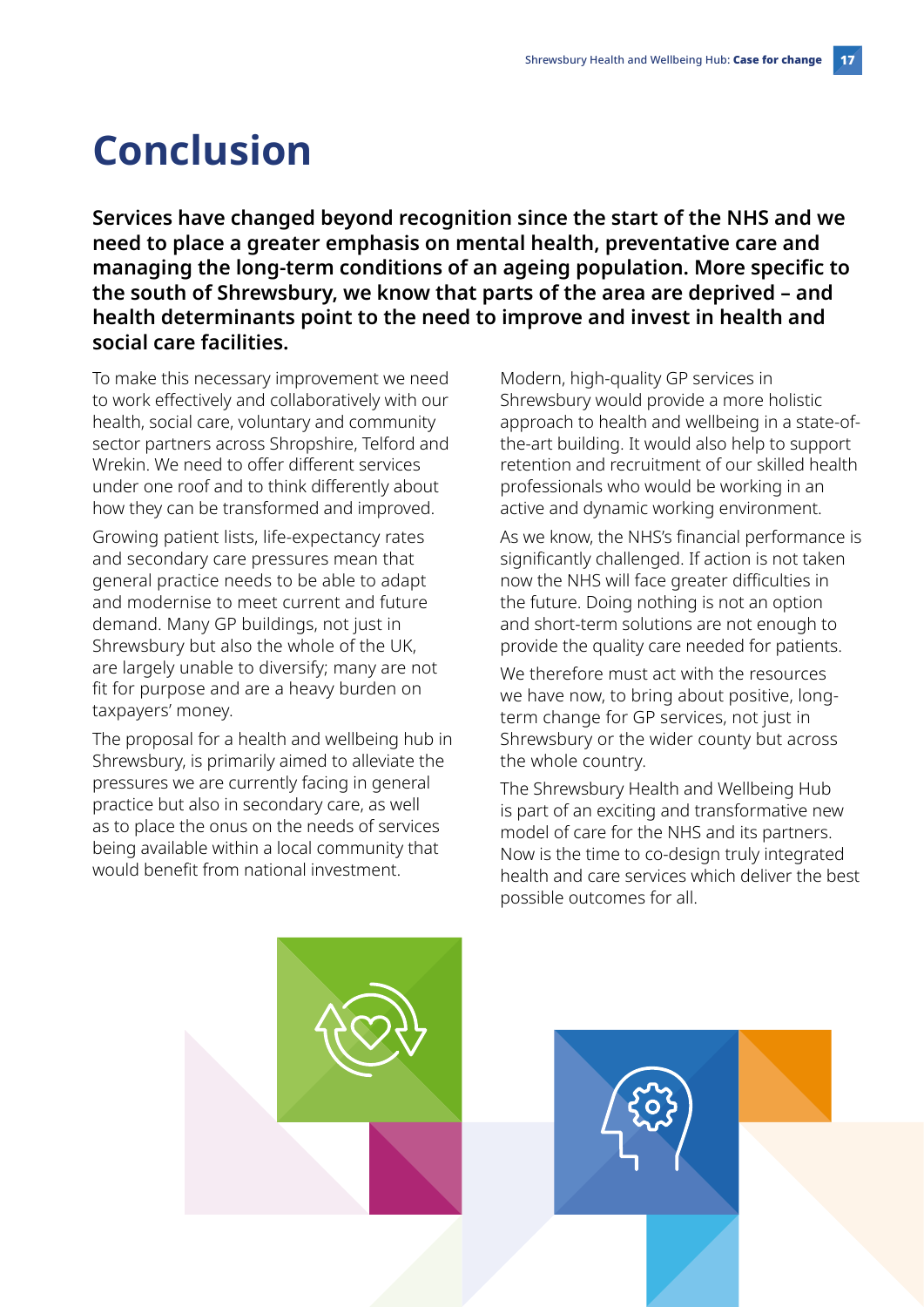## **Appendix A**

**The Nuffield Trust study** *Patientcentred care for older people with complex needs: Evaluation of a new care model in outer east London* **included within this document was produced by Chris Sherlaw-Johnson, Helen Crump, Sandeepa Arora, Holly Holder and Rob Meaker** 

The full report can be found here: **[1524661229\\_bhr-2-complex-care-web.pdf](https://www.nuffieldtrust.org.uk/files/2018-04/1524661229_bhr-2-complex-care-web.pdf)** (**[nuffieldtrust.org.uk](https://www.nuffieldtrust.org.uk)**)

**The King's Fund case study**  *Specialists in out-of-hospital settings* **included within this document was produced by Ruth Robertson, Lara Sonola, Matthew Honeyman, Beatrice Brooke and Suruchi Kothari**

The full report can be found here: **[Specialists in out-of-hospital settings](https://www.kingsfund.org.uk/sites/default/files/field/field_publication_file/specialists-in-out-of-hospital-settings-kingsfund-oct14.pdf)** (**[kingsfund.org.uk](https://www.kingsfund.org.uk)**)

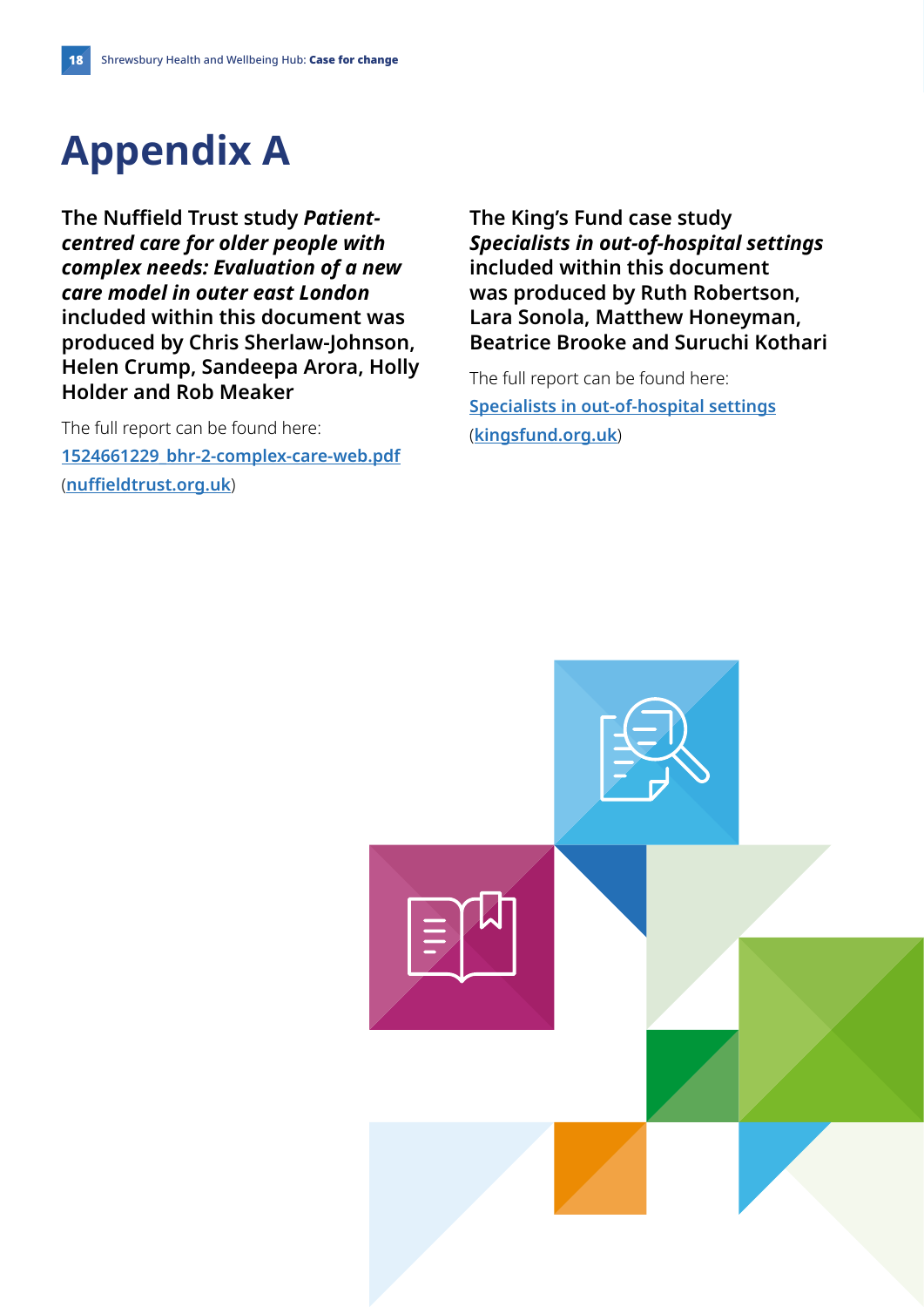

# **Appendix B**

### Lead partners and key stakeholders

**The lead partners and key stakeholders involved in the Shrewsbury Health and Wellbeing Hub are all focused on delivering the best possible outcomes for patients, which meets their expectations as taxpayers and as citizens.** 

#### **The lead partners and key stakeholders within this project are:**

- Shropshire, Telford and Wrekin Clinical Commissioning Group (CCG)
- Shropshire, Telford and Wrekin Integrated Care System (ICS)
- The six GP practices as part of the Shrewsbury project
- NHS England and NHS Improvement (NHSE/I)
- Shropshire Council including the Health Overview and Scrutiny Committee (HOSC)
- The Robert Jones and Agnes Hunt Orthopaedic Hospital
- The Shrewsbury and Telford Hospital NHS Trust
- Shropshire Community Health NHS Trust
- Midlands Partnership NHS Foundation Trust
- Local voluntary and community sector organisations, particularly those supporting seldom-heard groups, including older people, younger people, those with a disability, parents of young children
- Private and voluntary/community sector providers of health and wellbeing services
- Healthwatch Shropshire
- Patient groups including PPGs and the CCG Assuring Involvement Committee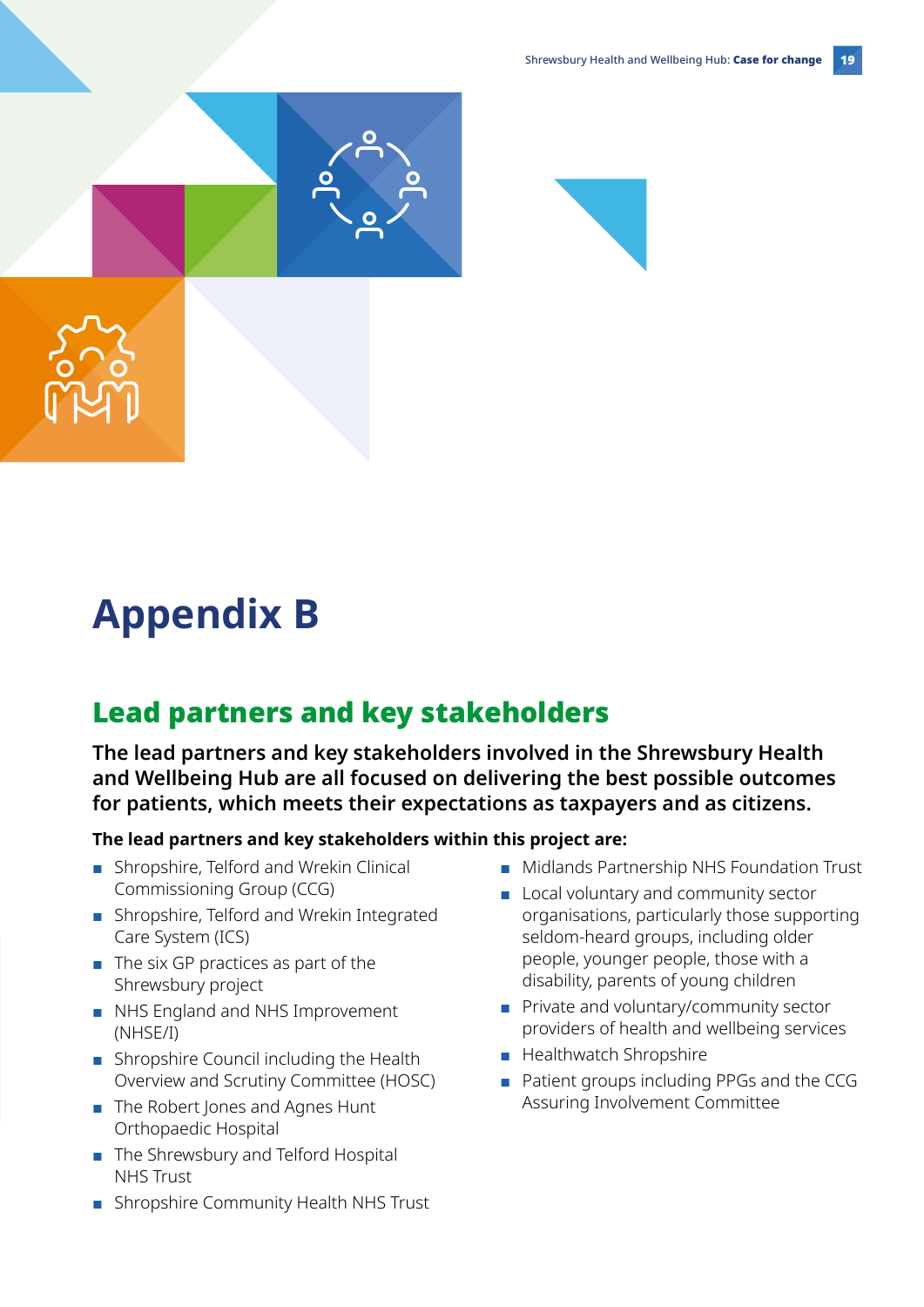# **Appendix C**

### Local demographic data

**Shrewsbury is the largest town in Shropshire by population. The Mid-Year 2016 Population Estimates show that 74,800 people lived in Shrewsbury – its population density was 18.9 people per hectare, making it the third most densely populated of all Shropshire market towns. Shrewsbury's Town Council population has increased since 1981 from 58,351, an increase of almost 23% in 30 years.**

The population of Shrewsbury is forecast to rise from 71,700 in 2011 to 85,700 in 2026. This is a rise of 19.5% over this period. The largest part of this increase is expected between 2016 and 2026, when the population is forecast to rise by approximately 11,000 people or 14.5%.

The number of dwellings is also forecast to increase from 32,100 in 2011 to 37,900 in 2026. This is an increase of 18%. Similarly, the largest part of this growth is forecast to happen between 2016 and 2026.

Meole Brace, in the south of the town, is one of four areas in Shrewsbury which falls in the top 20% of the most deprived nationally. Additionally, the 2011 Census shows that in Shrewsbury, 13.3% of residents aged 16-64 were economically inactive due to long-term sickness or disability. This is higher than the overall Shropshire rate of 11.1%.

Data also shows that Shropshire is expected to see a 50% increase in the older population with the total number of people aged 65 and over projected to grow from 74,029 in 2016 to 110,926 in 2036. The projected increase is slightly higher than that expected for England (49%) and the West Midlands (42%).